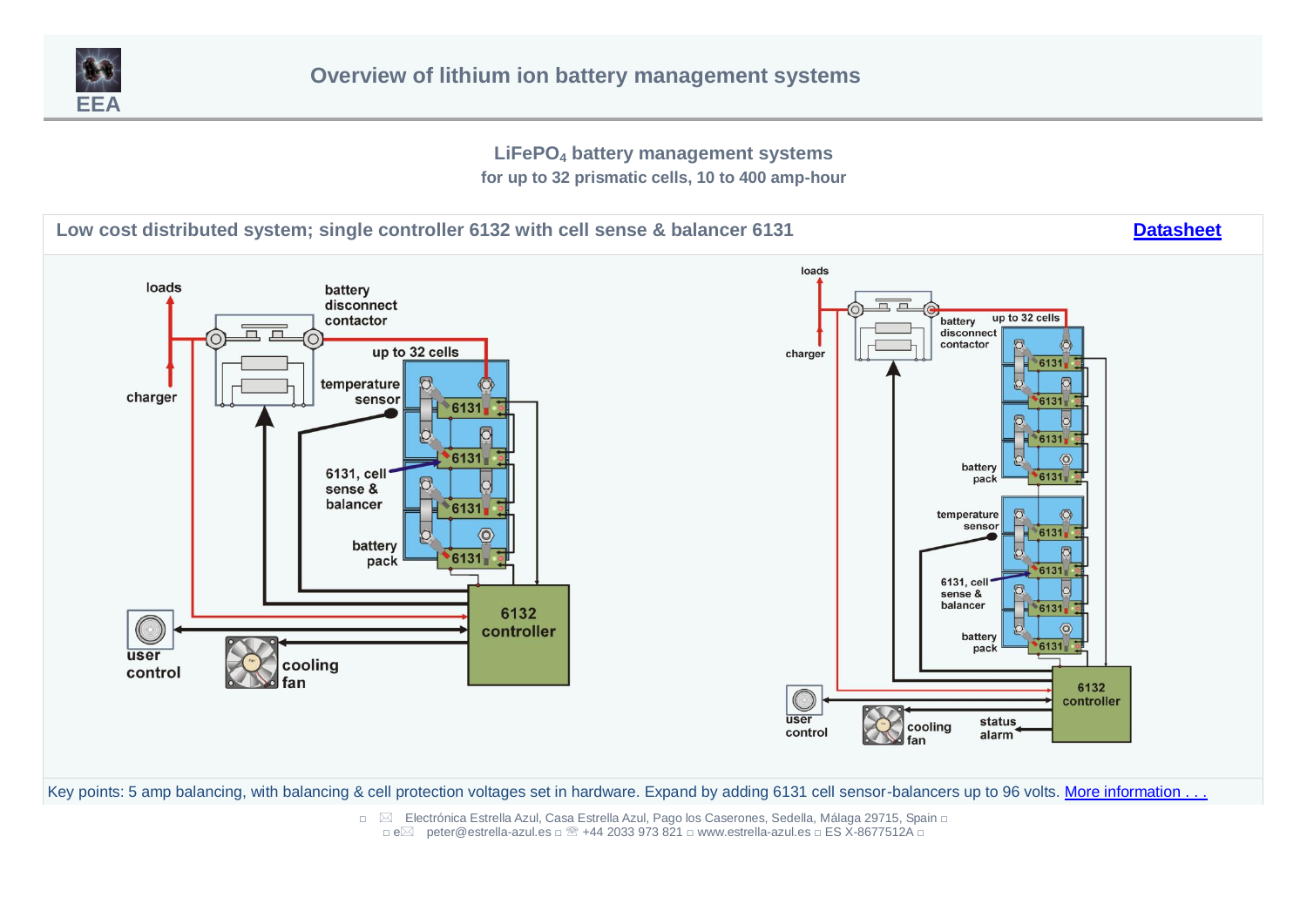

.



Key points: 1 amp balancing, with programmable cell protection settings. Add cells by adding 6153 expander modules up to 96 volts. [More information . . .](#page-5-0)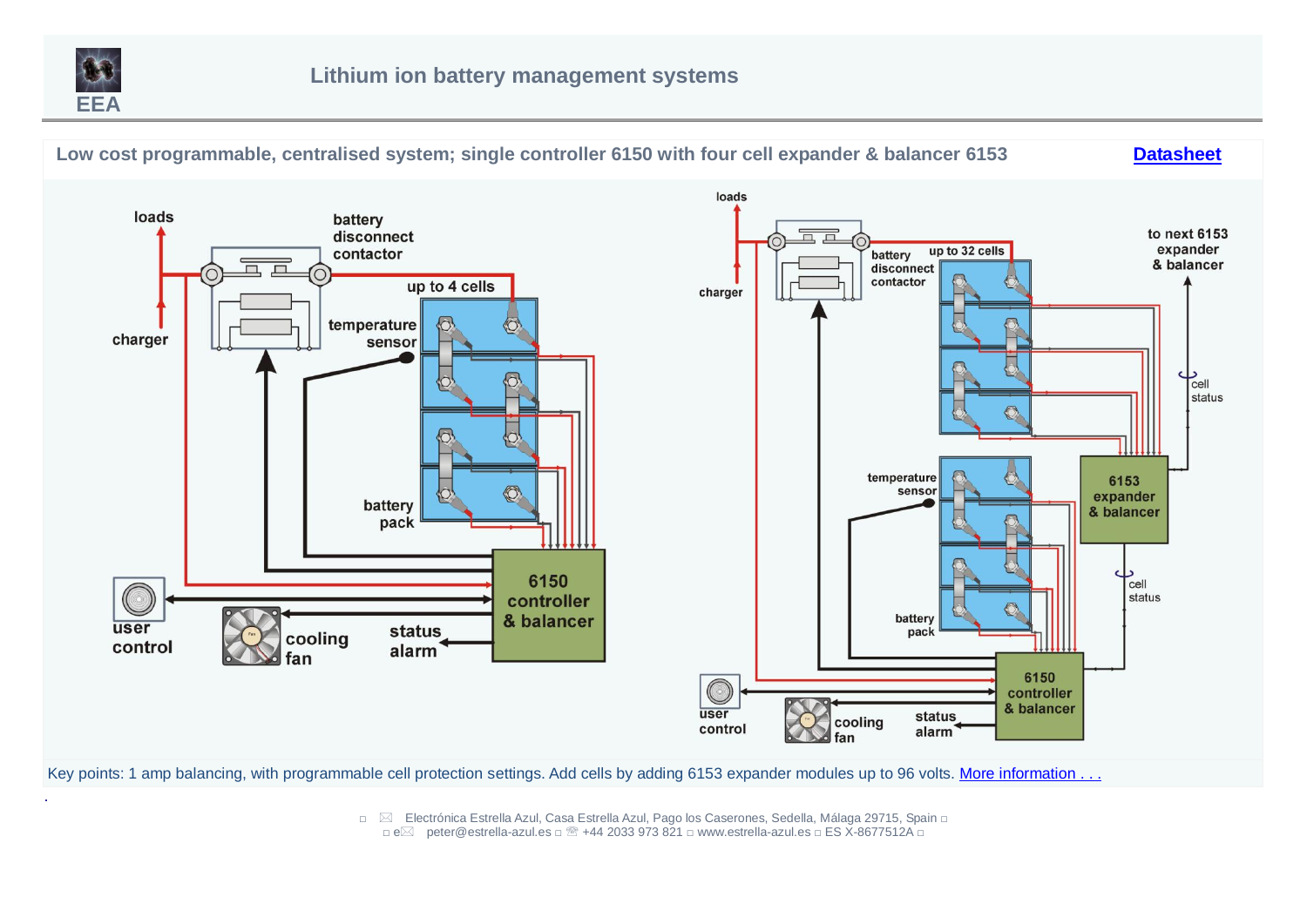



Key points: 1 amp balancing, with programmable cell protection settings. Add cells by adding 6143 expander modules up to 96 volts. Serial cell data port. [More information . . .](#page-6-0)

□ ⊠ Electrónica Estrella Azul, Casa Estrella Azul, Pago los Caserones, Sedella, Málaga 29715, Spain □

<sup>□</sup> epeter@estrella-azul.es □ +44 2033 973 821 □ www.estrella-azul.es □ ES X-8677512A □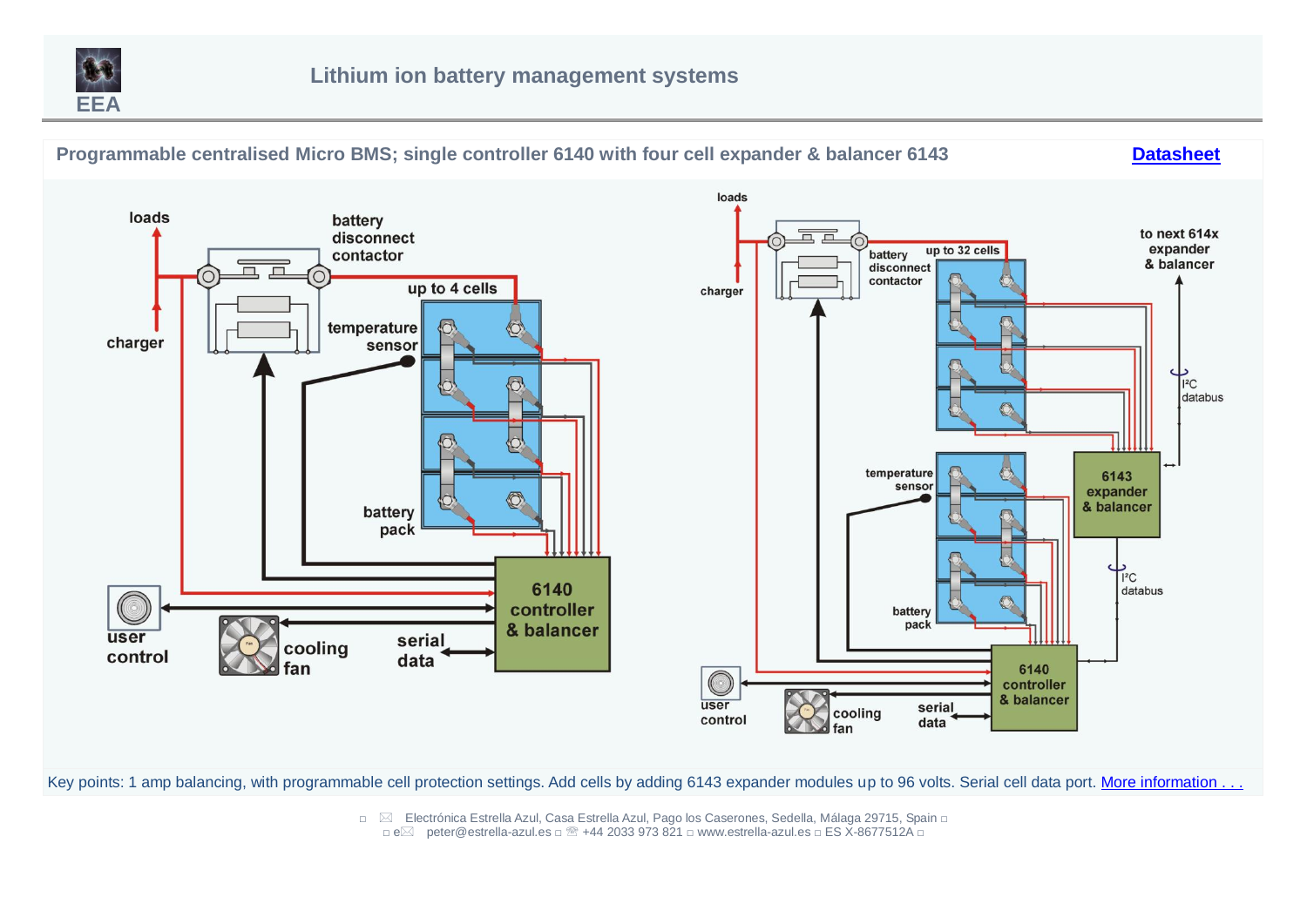

.



Key points: 1 amp balancing, with programmable cell protection settings. Add cells by adding 6143 expander modules up to 96 volts. Serial cell data port. [More information . . .](#page-7-0)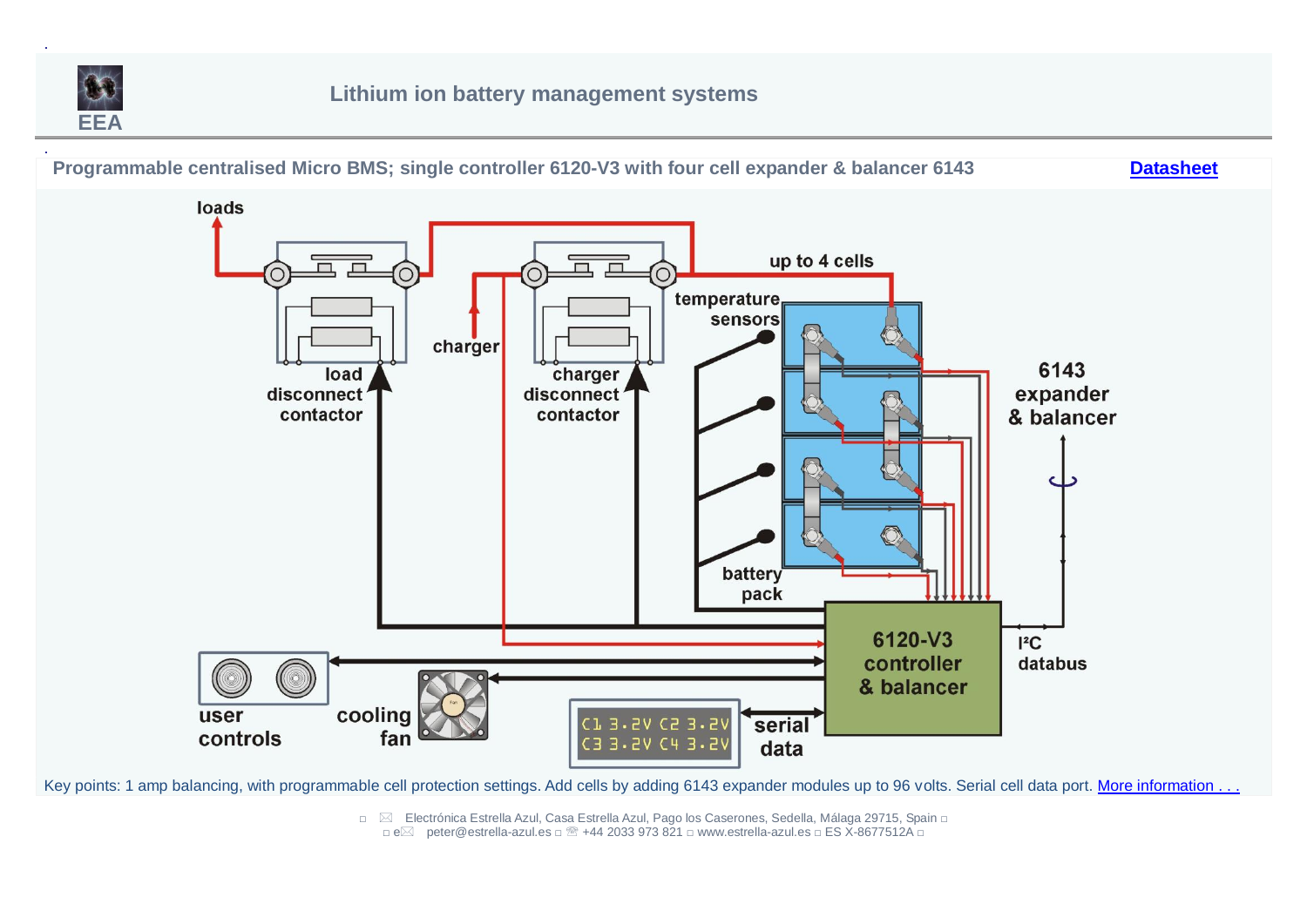

.

## **Lithium ion battery management systems – system details**

## **System details:**

<span id="page-4-0"></span>

| Unit type no | <b>Description</b>                                                                                                                                                                                                                                                                                                                                                                                                                                                                                                                                                                                                                                                                                                                | No of units                                              | <b>Settings</b>                                                                               |
|--------------|-----------------------------------------------------------------------------------------------------------------------------------------------------------------------------------------------------------------------------------------------------------------------------------------------------------------------------------------------------------------------------------------------------------------------------------------------------------------------------------------------------------------------------------------------------------------------------------------------------------------------------------------------------------------------------------------------------------------------------------|----------------------------------------------------------|-----------------------------------------------------------------------------------------------|
| 6132         | <b>Controller for cell sense and passive balancer:</b><br>One controller per battery stack, used with cell sense & passive balancer 6131 - see below.<br>Monitors current loop from 6131, responding to cell voltage out of range.<br>Use with external battery disconnect high current contactor, latching or non-latching.<br>Temperature sensor input, auto-detected, using external NTC resistor or Microchip MCP9700 sensor.<br>Restart automatic or via digital input (switch contact).<br>Dual power sources; battery or external supply (eg charger).<br>Status alarm output.<br>Driver for cooling fan, controlled by temperature sensor & charging voltage.<br>Overall printed board assembly dimensions 60 x 60 x 20mm | 1 per stack,<br>any number of<br>cells up to 96<br>volts | Cell fault set<br>by 6131<br>hardware.<br>Controller<br>response is<br>software<br>controlled |
| 6131         | Cell sense and passive balancer for distributed systems:<br>Low cost system, particularly for high voltage stacks.<br>Automatic 5 amp cell balancer with cell voltage monitoring.<br>Detects cell voltage low and cell voltage high, with out of range sent to current loop<br>Cell voltage out-of-range daisy chain cell current loop, for multiple cells up to 96 volts.<br>On-board indicator lamps; green for cell good & amber when balancing.<br>For connection across individual cells; six wires: cell positive, cell negative, power in, power out, & 2 wire current loop.<br>Voltages are set by the hardware.<br>Use with controller 6132 - above.<br><b>Overall dimensions: TBA</b>                                   | 1 per cell, any<br>number of<br>cells up to 96<br>volts. | All settings<br>are hardware<br>determined.                                                   |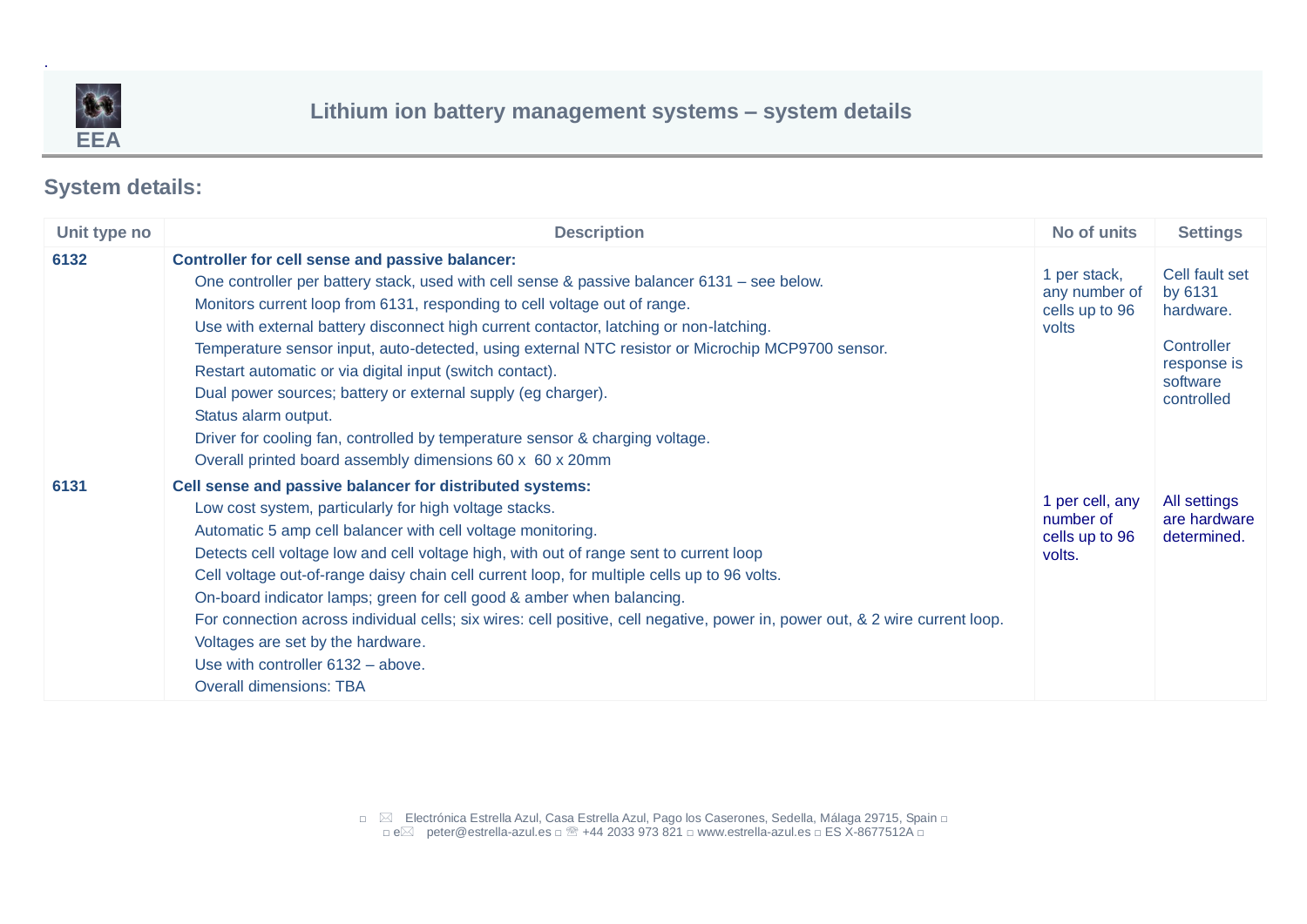

<span id="page-5-0"></span>

| Unit type no | <b>Description</b>                                                                                                                                                                                                                                                                                                                                                                                                                                                                                                                                                                                                                                                                                                                                                                                                                                                       | No of units                                                            | <b>Settings</b>                   |
|--------------|--------------------------------------------------------------------------------------------------------------------------------------------------------------------------------------------------------------------------------------------------------------------------------------------------------------------------------------------------------------------------------------------------------------------------------------------------------------------------------------------------------------------------------------------------------------------------------------------------------------------------------------------------------------------------------------------------------------------------------------------------------------------------------------------------------------------------------------------------------------------------|------------------------------------------------------------------------|-----------------------------------|
| 6150         | <b>Controller for cell sense and passive balancer:</b><br>Low cost programmable system, particularly for high voltage stacks.<br>One controller per battery stack, used with cell expander & balancer 6153 - see below.<br>Automatic 1 amp cell balancer with cell voltage monitoring.<br>All settings programmable.<br>Monitors cell status from 6153, responding to cell voltage out of range.<br>Use with external battery disconnect high current contactor, latching or non-latching.<br>Temperature sensor input, auto-detected, using external PTC resistor or Microchip MCP9700 sensor.<br>Restart automatic or via digital input (switch contact).<br>Dual power sources; battery or external supply (eg charger).<br>Status alarm output.<br>Driver for cooling fan, controlled by temperature sensor & charging voltage.<br>Overall dimensions 60 x 60 x 20mm | 1 per stack,<br>any number of<br>cells up to 96<br>volts               | All settings<br>are<br>programmed |
| 6153         | Programmable expander & balancer<br>Low cost programmable system, particularly for high voltage stacks.<br>Automatic 1 amp cell balancer with cell voltage monitoring.<br>Detects cell voltage low and cell voltage high, with out of range sent to controller via status link.<br>Stackable for multiple cells up to 96 volts; one expander monitors up to 4 cells.<br>On-board indicator lamp; amber when balancing.<br>For connection to banks of four cells.<br>All settings programmable.<br>Use with controller 6150 - above.<br>Overall dimensions 60 x 60 x 20mm                                                                                                                                                                                                                                                                                                 | 1 for every<br>four cells, any<br>number of<br>cells up to 96<br>volts | All settings<br>are<br>programmed |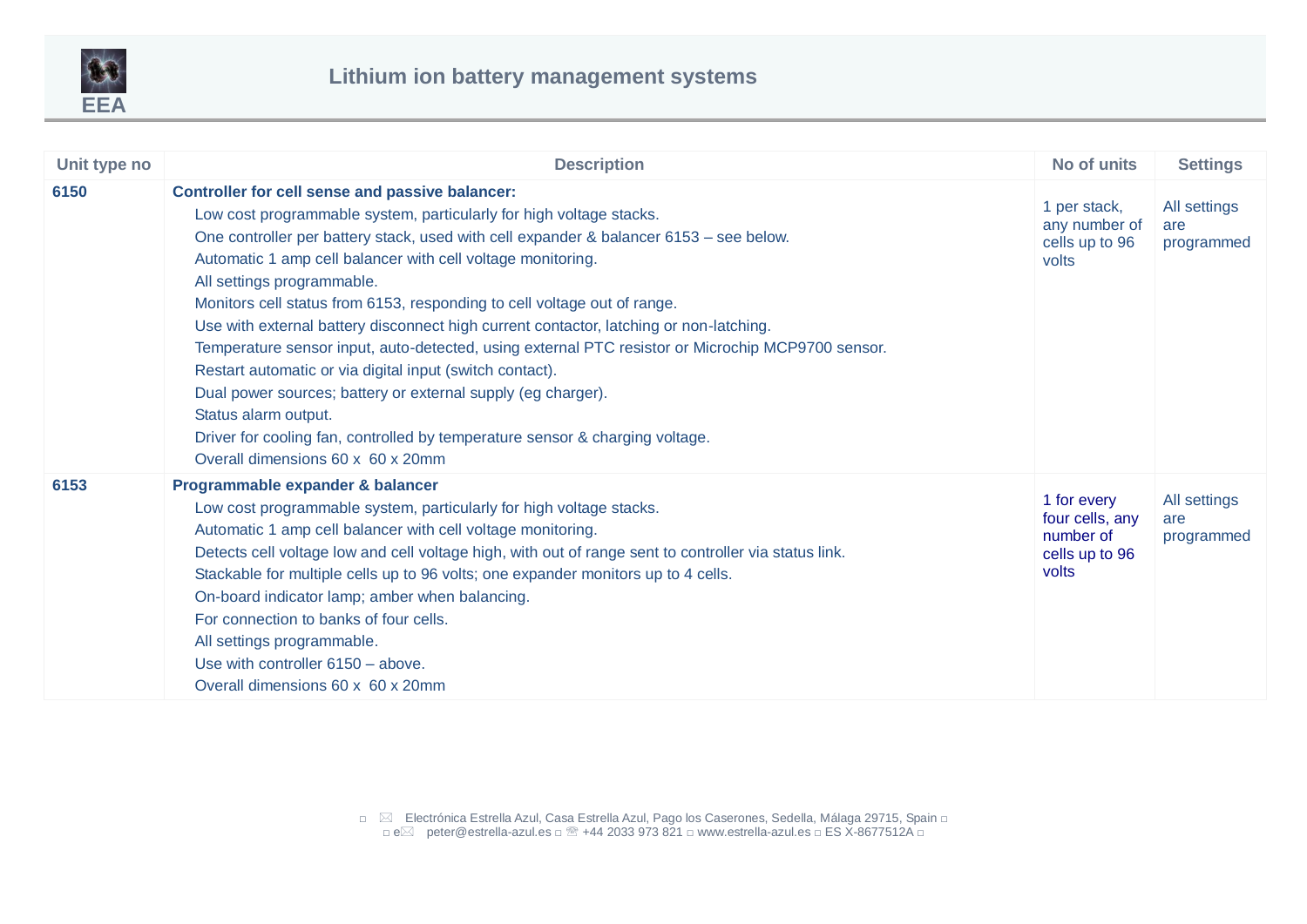

<span id="page-6-0"></span>

| Unit type no | <b>Description</b>                                                                                                                                                                                                                                                                                                                                                                                                                                                                                                                                                                                                                                                                                                                                                                                                                                                                                                                                                                                                                                                                                                                                                                                                                                                                                                                                            | No of units                                              | <b>Settings</b>                   |
|--------------|---------------------------------------------------------------------------------------------------------------------------------------------------------------------------------------------------------------------------------------------------------------------------------------------------------------------------------------------------------------------------------------------------------------------------------------------------------------------------------------------------------------------------------------------------------------------------------------------------------------------------------------------------------------------------------------------------------------------------------------------------------------------------------------------------------------------------------------------------------------------------------------------------------------------------------------------------------------------------------------------------------------------------------------------------------------------------------------------------------------------------------------------------------------------------------------------------------------------------------------------------------------------------------------------------------------------------------------------------------------|----------------------------------------------------------|-----------------------------------|
| 6140         | Micro BMS controller; multi-cell centralised battery monitoring & protection:<br>Fully featured, fully protected BMS;<br>One controller per battery stack, used with cell expander & balancer 6143 - see below.<br>Automatic 1 amp cell balancer with cell voltage measurement.<br>All settings programmable.<br>Automatic 1 amp cell balancer with cell voltage measurement.<br>Expandable to up to 32 cells by connecting additional 6143 expansion modules - one per four cells.<br>Two way communication with expander modules via isolated I <sup>2</sup> C serial databus.<br>Use with external battery disconnect high current contactor, latching or non-latching.<br>Differential inputs for voltage monitoring of up to 4 cells; series connected or stand-alone.<br>Temperature sensor input, auto-detected, using external NTC resistors or Microchip MCP9700 sensor.<br>Restart automatic, or via serial interface or via digital input (switch contact).<br>Dual power sources; battery or external supply (eg charger).<br>All parameters programmable: voltages, temperatures & timings.<br>On-board serial interface reporting individual cell voltages, temperatures & faults - for remote control, alarms or display.<br>Driver for cooling fan, controlled by temperature sensor & charging voltage.<br>Overall dimensions 60 x 60 x 20mm | 1 per stack,<br>any number of<br>cells up to 96<br>volts | All settings<br>are<br>programmed |
| 6143         | Programmable expander & balancer<br>Flexible, programmable system, particularly for high voltage stacks.<br>Automatic 1 amp cell balancer with cell voltage measurement.<br>Two way communication with controller via isolated I <sup>2</sup> C serial databus.<br>Stackable for multiple cells up to 96 volts; one expander monitors up to 4 cells.<br>For connection to banks of four cells.<br>All settings programmable.<br>Use with controller 6140 - above.<br>Overall dimensions 60 x 60 x 20mm                                                                                                                                                                                                                                                                                                                                                                                                                                                                                                                                                                                                                                                                                                                                                                                                                                                        |                                                          |                                   |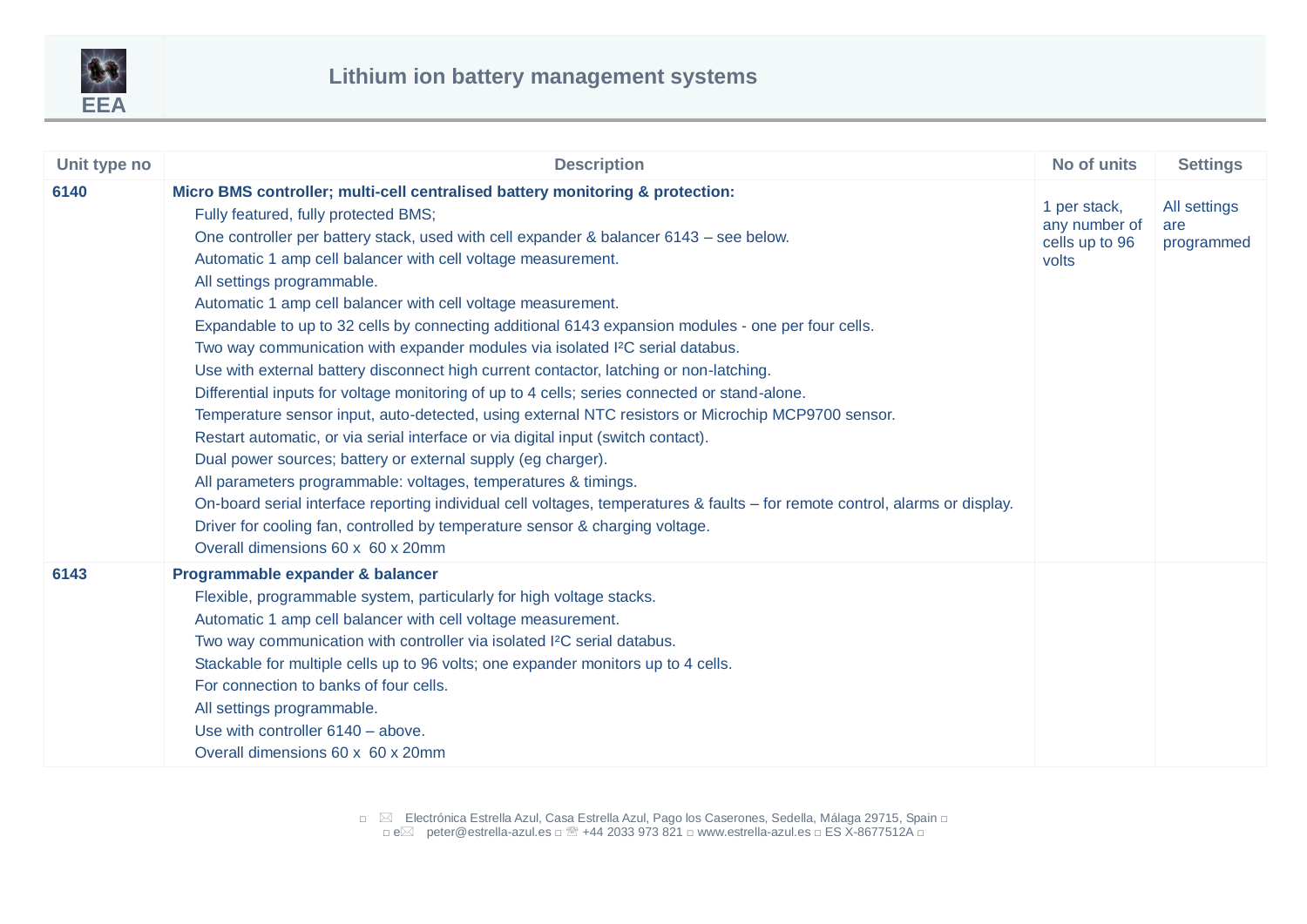

<span id="page-7-0"></span>

| Unit type no | <b>Description</b>                                                                                                                                                                                                                                                                                                                                                                                                                                                                                                                                                                                                                                                                                                                                                                                                                                                                                                                                                                                                                                                                                                                                                                                                                                                                                                                                                                                       | No of units                                              | <b>Settings</b>                   |
|--------------|----------------------------------------------------------------------------------------------------------------------------------------------------------------------------------------------------------------------------------------------------------------------------------------------------------------------------------------------------------------------------------------------------------------------------------------------------------------------------------------------------------------------------------------------------------------------------------------------------------------------------------------------------------------------------------------------------------------------------------------------------------------------------------------------------------------------------------------------------------------------------------------------------------------------------------------------------------------------------------------------------------------------------------------------------------------------------------------------------------------------------------------------------------------------------------------------------------------------------------------------------------------------------------------------------------------------------------------------------------------------------------------------------------|----------------------------------------------------------|-----------------------------------|
| 6120-V3      | BMS controller; multi-cell centralised battery monitoring & protection:<br>Fully featured, fully protected BMS;<br>One controller per battery stack, used with cell expander & balancer 6143 – see above.<br>Automatic 1 amp cell balancer with cell voltage measurement.<br>All settings programmable.<br>Automatic 1 amp cell balancer with cell voltage measurement.<br>Expandable to up to 32 cells by connecting additional 6143 expansion modules - one per four cells.<br>Two way communication with expander modules via isolated I <sup>2</sup> C serial databus.<br>Two external high current contactors, latching or non-latching.<br>Differential inputs for voltage monitoring of up to 4 cells; series connected or stand-alone.<br>Four temperature sensor inputs, auto-detected, using external NTC resistors or Microchip MCP9700 sensor.<br>Restart automatic, or via serial interface or via digital input (switch contact).<br>Dual power sources; battery or external supply (eg charger).<br>All parameters programmable: voltages, temperatures & timings.<br>On-board serial interface reporting individual cell voltages, temperatures & faults – for remote control, alarms or display.<br>Driver for cooling fan, controlled by temperature sensor & charging voltage.<br>Overall printed board assembly dimensions 120 x 74 x 25mm.<br>Enclosure dimensions 122 x 78 x 31mm. | 1 per stack,<br>any number of<br>cells up to 96<br>volts | All settings<br>are<br>programmed |